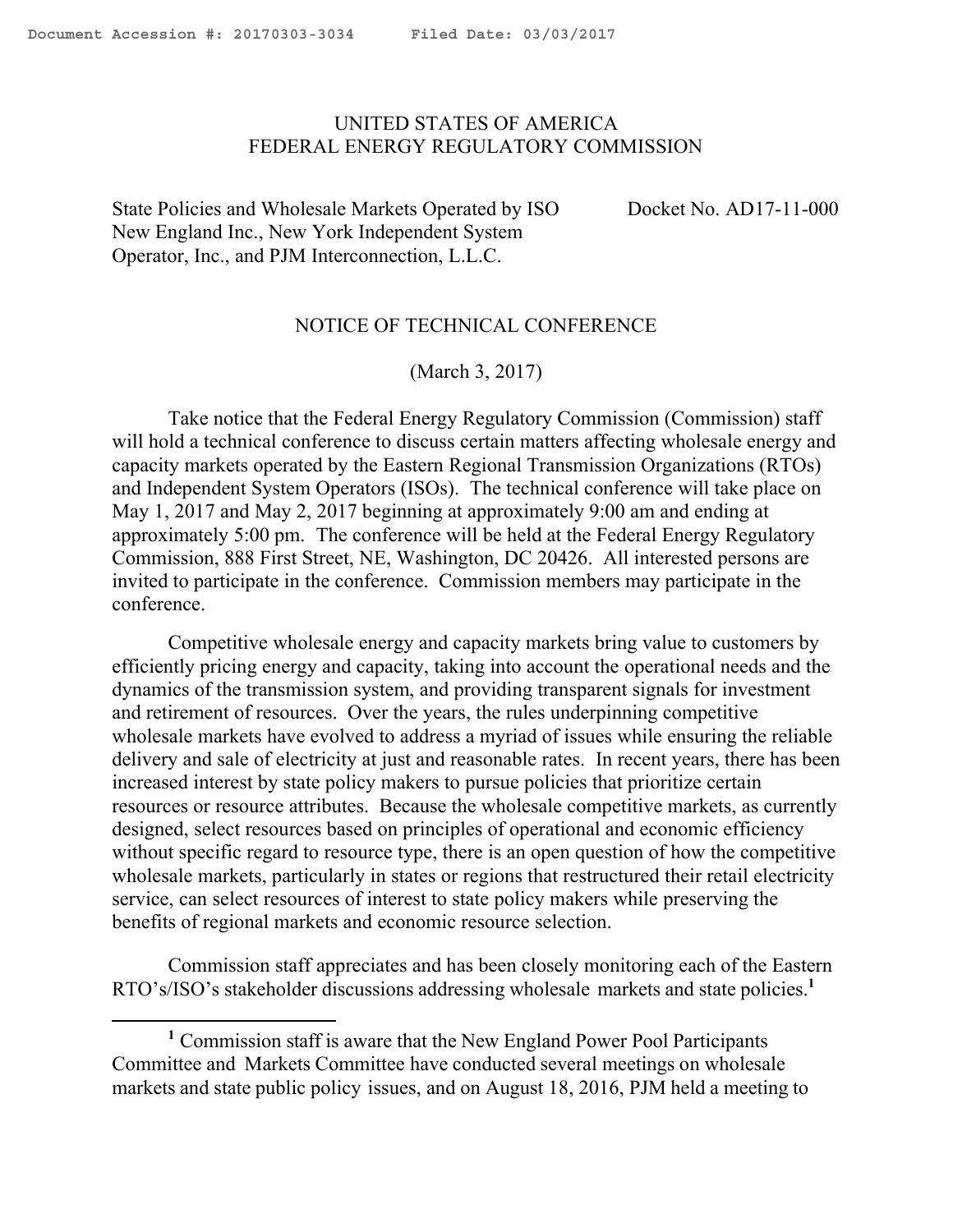$\overline{\phantom{a}}$ 

#### Docket No. AD17-11-000 - 2 -

These discussions have generally recognized that alternative market designs could take the form of changes to either the capacity or energy markets. Proposals to change the wholesale energy market have generally focused on valuing various resource attributes, including the value of fuel security or certain environmental costs associated with the production of electric energy. By comparison, proposals to change the capacity market have generally focused on ways to preserve the integrity of the capacity market, while also allowing customers to receive resource adequacy benefits from state supported resources in the capacity market.

Commission staff takes this opportunity to foster further discussion regarding the development of regional solutions in the Eastern RTOs/ISOs that reconcile the competitive market framework with the increasing interest by states to support particular resources or resource attributes. In particular, Commission staff seeks to discuss longterm expectations regarding the relative roles of wholesale markets and state policies in the Eastern RTOs/ISOs in shaping the quantity and composition of resources needed to cost-effectively meet future reliability and operational needs. At one end of the spectrum, state policies would be satisfied through the wholesale energy and capacity markets. At the other end of the spectrum, state policies would be achieved outside of the wholesale markets, and the wholesale markets would be designed to avoid conflict with those state policies. There are numerous alternatives between these two ends of the spectrum. As part of this discussion, Commission staff seeks to understand the pros and cons of the various alternatives in the Eastern RTOs/ISOs. In the end, Commission staff seeks to understand the potential for sustainable wholesale market designs that both preserve the benefits of regional markets and respect state policies.

Supplemental notices will be issued prior to the technical conference with further details regarding the agenda, speakers and organization of the technical conference.

Those wishing to participate in this conference should submit a nomination form online by 5:00 p.m. on March 17, 2017 at: https://www.ferc.gov/whatsnew/registration/05-01-17-speaker-form.asp.

All interested persons may attend the conference, and registration is not required. However, in-person attendees are encouraged to register on-line at: https://www.ferc.gov/whats-new/registration/05-01-17-form.asp.

<sup>&</sup>quot;address public policy goals and market efficiency." Further, NYISO has initiated within its Budget and Priorities Working Group a discussion of integrating public policy in its markets.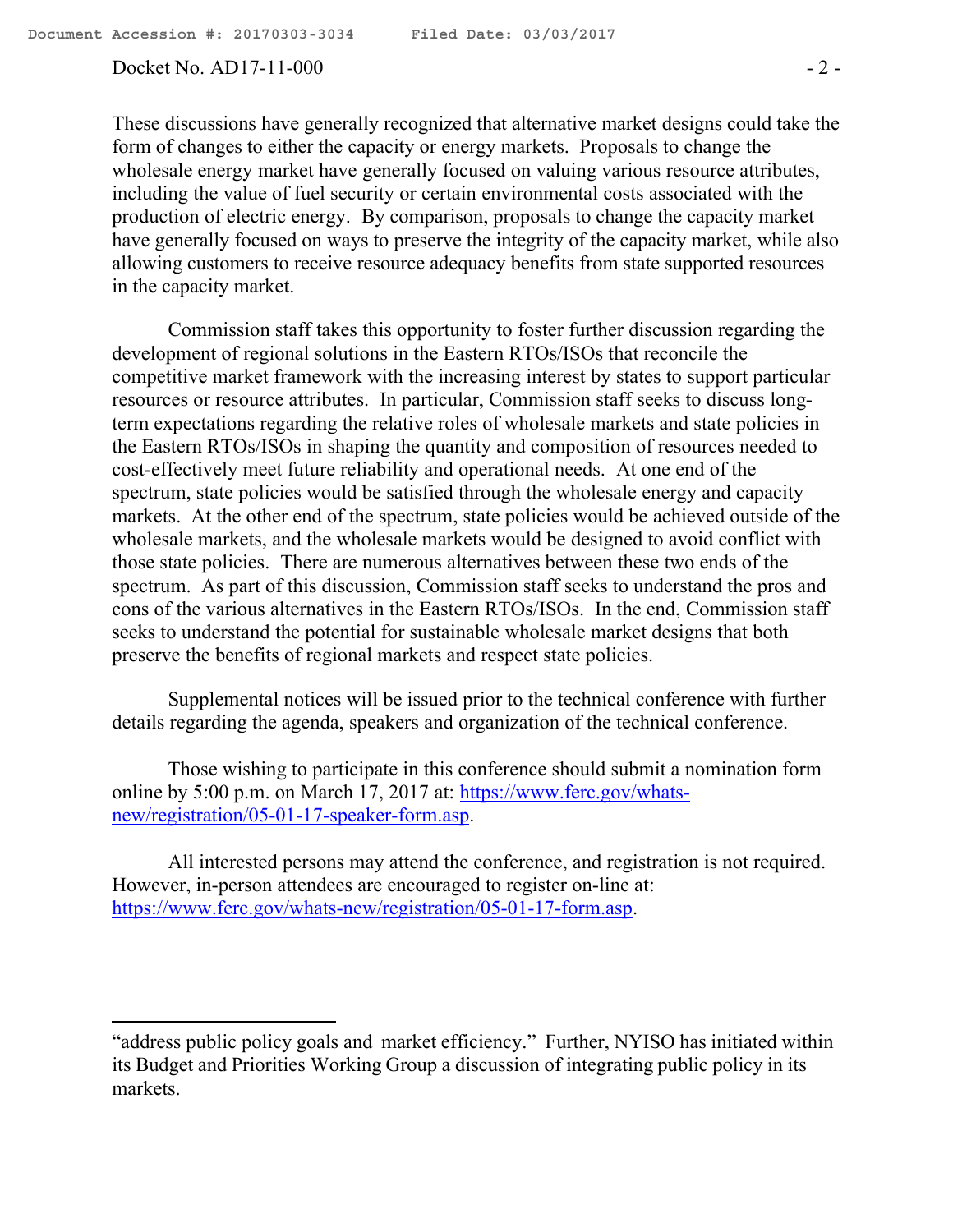#### Docket No. AD17-11-000 - 3 -

The technical conference will be transcribed and there will be a free webcast of the conference. The webcast will allow persons to listen to the technical conference, but not participate. Transcripts will be available immediately for a fee from Ace Reporting Company at (202) 347-3700.

Anyone with Internet access who wants to listen to the conference can do so by navigating to www.ferc.gov's Calendar of Events and locating the technical conference in the Calendar. The technical conference will contain a link to its webcast. The Capitol Connection provides technical support for the webcast and offers the option of listening to the meeting via phone-bridge for a fee. If you have any questions, visit www.CapitolConnection.org or call 703-993-3100.

FERC conferences are accessible under section 508 of the Rehabilitation Act of 1973. For accessibility accommodations please send an email to accessibility@ferc.gov or call toll free (866) 208-3372 (voice) or (202) 502-8659 (TTY), or send a fax to (202) 208-2106 with the requested accommodations.

# FOR FURTHER INFORMATION PLEASE CONTACT INDIVIDUALS IDENTIFIED FOR EACH TOPIC:

*Technical Information* Amr Ibrahim Office of Energy Policy and Innovation Federal Energy Regulatory Commission 888 First Street, NE Washington, DC 20426 (202) 502-6746 amr.ibrahim@ferc.gov

*Legal Information* Kent Carter Federal Energy Regulatory Commission 888 First Street, NE Washington, DC 20426 (202) 502-8604 kent.carter@ferc.gov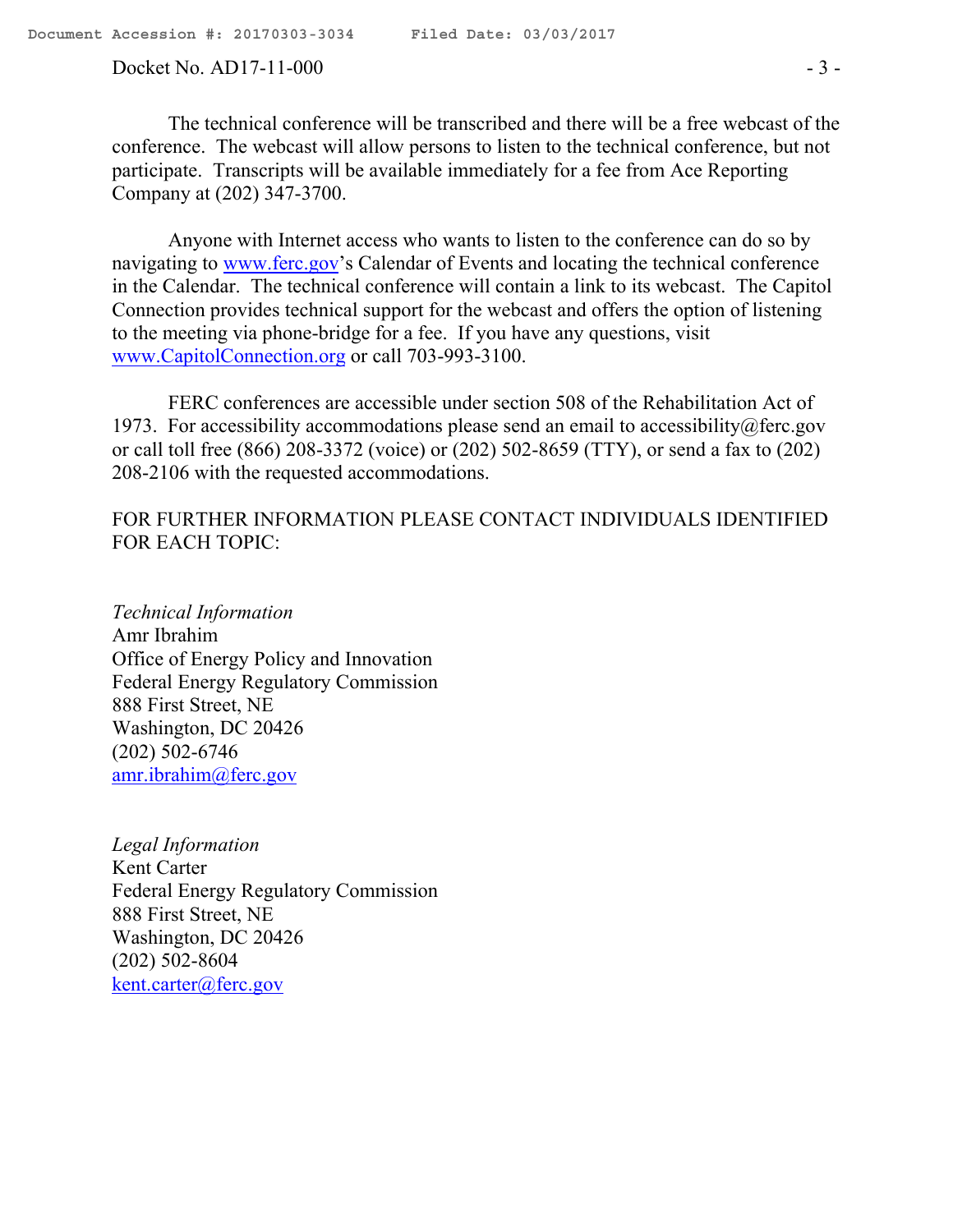Docket No. AD17-11-000 - 4 -

*Logistical Information* Sarah McKinley Office of External Affairs Federal Energy Regulatory Commission 888 First Street, NE Washington, DC 20426 (202) 502-8368 sarah.mckinley@ferc.gov

> Kimberly D. Bose, Secretary.